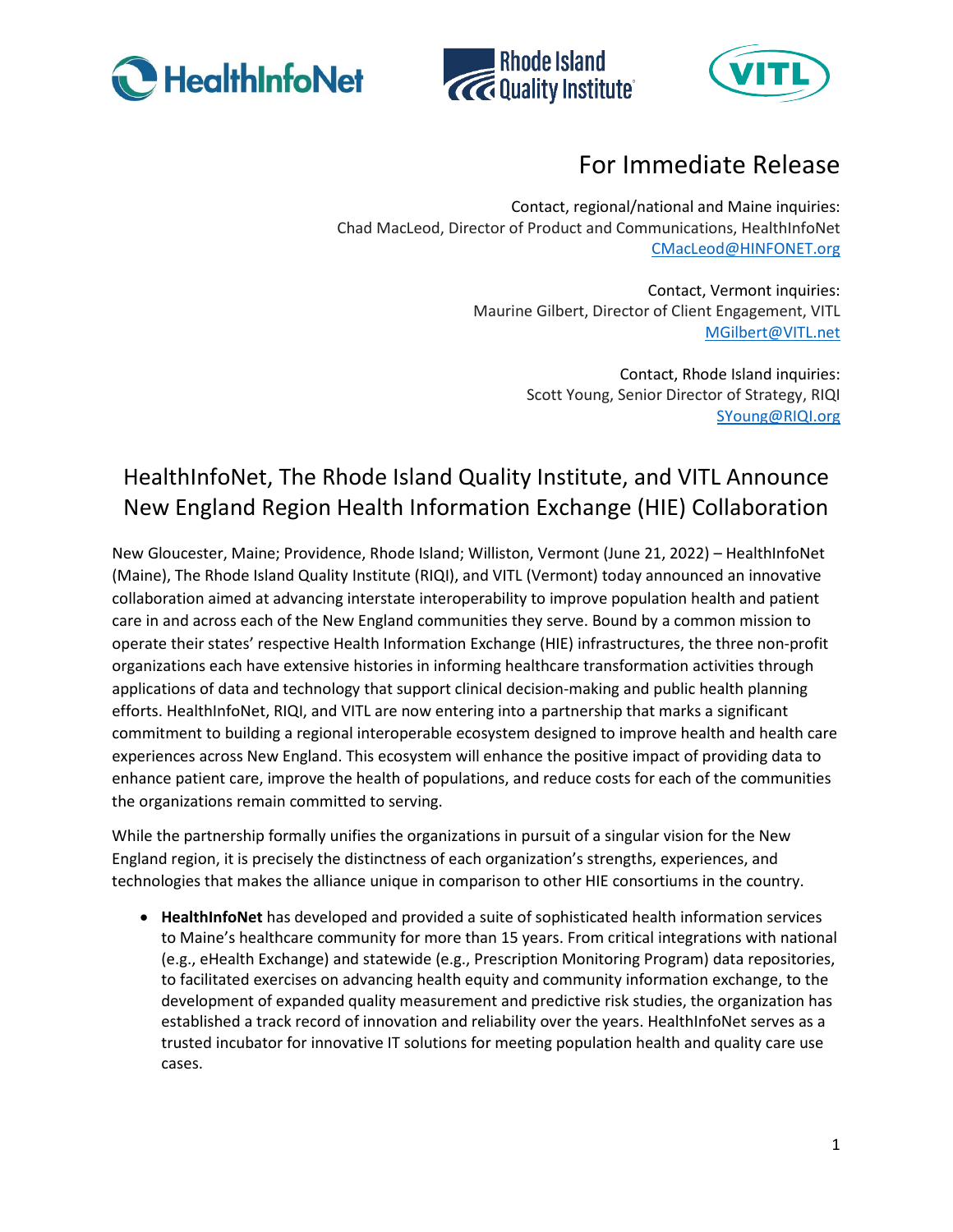- With over a decade of experience, **RIQI** uses state-of-the-art HIE technology to enable the best healthcare in Rhode Island through connecting and transforming data. With their experience in managing patient consent and patient access to electronic health record systems, RIQI became the first HIE in the nation to develop an independent patient portal. The organization advances the notion of equitable healthcare for all Rhode Island communities by leveraging its rich dataset to help its partners address health disparities by sharing data in ways that are meaningful and useful to all.
- Known for its expertise in extracting meaningful health information from the complex and nonstandard clinical documents that constitute a large portion of health records, **VITL's** parsing capabilities continue to advance daily as the organization finalizes its implementation of a new, FHIR-native data repository. The result: more information actively supporting patient care, care coordination, health reform, and Vermont's public health authority.

In partnering together, the organizations aim to accomplish three primary objectives: (1) improved interoperability, (2) expanded innovation and deployment of health information services for their communities, and (3) increased operational efficiencies.

By advancing health information interoperability, the HIEs hope to discover new ways of making patients' critical data available to clinicians regardless of where in the region they receive care. The collaboration aspires to improve the quality, safety, and delivery of patient-centered care through seamless data-sharing, while also informing public health and broader healthcare transformation activities, especially by helping to surface information on patients who have been historically marginalized and/or who live in the most rural parts of the region.

Next, the collaborative will seek to leverage each HIE's existing expertise and infrastructure to bolster the other HIEs' offerings in their home states. This concept of shared services will allow the HIEs to limit the amount of financial and staff investment in redundant technologies and instead focus their energies on identifying new ways to convert and curate their diverse data assets into actionable insights. The agreement will enable the organizations to openly share their expertise with each other, with the aim of building collective capacity for health data sharing, to support better health across the region.

Lastly, the collaboration expects to benefit from increased organizational efficiencies, most notably in the areas of shared staffing and joint purchasing.

Leaders of the three HIE organizations – **Shaun Alfreds** (Chief Executive Officer and Executive Director, HealthInfoNet), **Neil Sarkar**, PhD, MLIS, FACMI (President and Chief Executive Officer, RIQI), and **Beth Anderson** (President and Chief Executive Officer, VITL) – developed the vision for this collaboration over the last several months and look forward to developing the partnership in the years to come.

"This collaboration comes at a critical moment in healthcare. Coming out of the pandemic, interoperability efforts have shown enormous value. Our three states have innovated and persevered in support of patients and providers. Bringing our unique teams and skills together now will allow us to not only build upon previous successes, but magnify our impact on both public and private health reforms in our states and region," says Shaun Alfreds. Dr. Sarkar adds: "Rhode Islanders receive the highest quality of care when their healthcare teams have access to their latest clinical data alongside their longitudinal medical history. A regional collaboration with HealthInfoNet and VITL provides the framework to expand where these critical health data can be made available, and provides the opportunity to support regional population and public health initiatives that benefit New Englanders more broadly." Beth Anderson